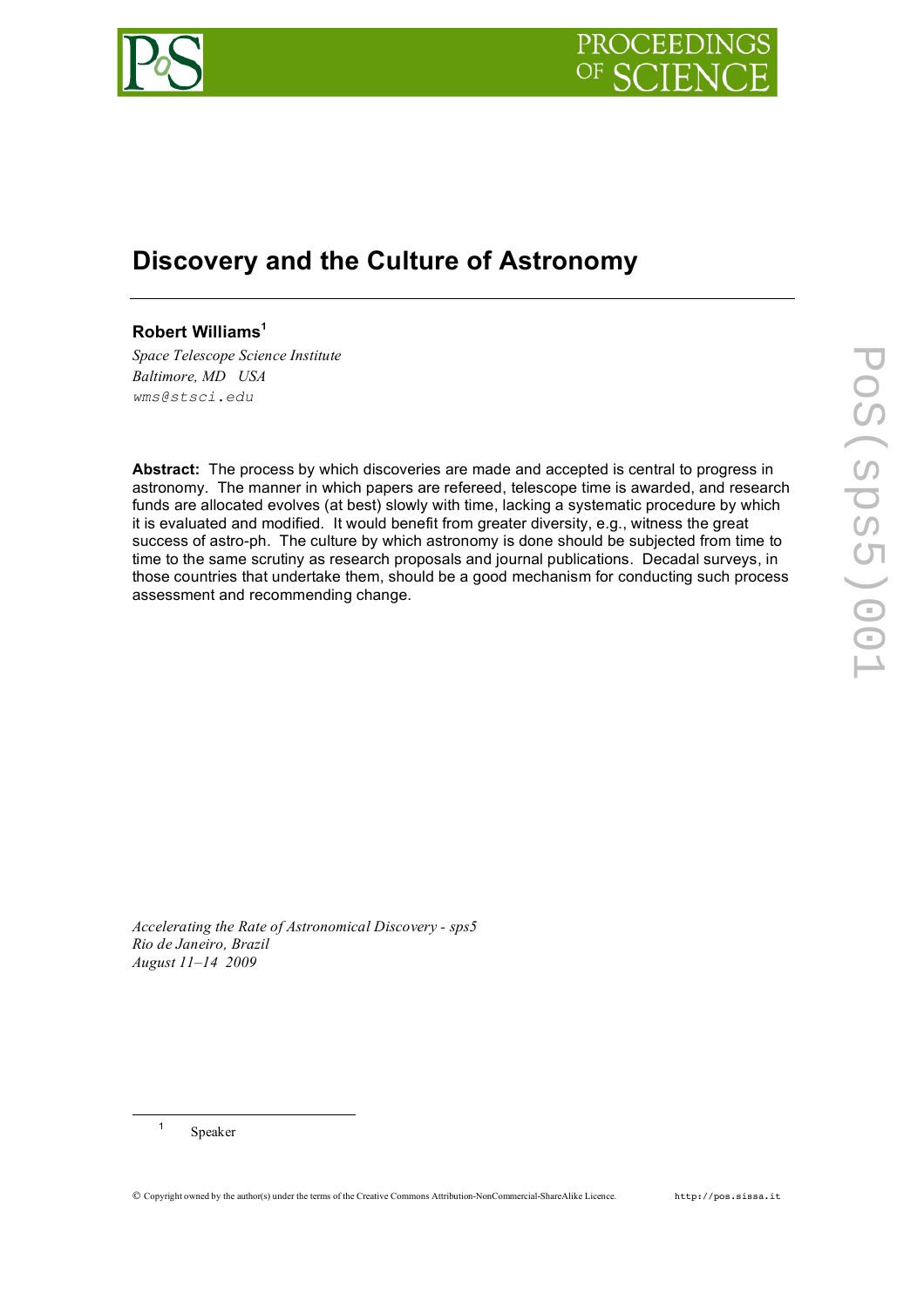I was asked to start off this session on discovery by making general remarks that might provide a perspective for subsequent discussion. Let me begin by stating that the act of astronomical discovery per se is only a part of what is relevant to this session. In fact, it may be a small part. Agreeing on what constitutes discovery and assessing the process by which discovery occurs and is accepted are an integral part of accelerating discovery. One can point to 'discoveries' such as the Saha equation that were not initially accepted for publication and which were therefore delayed or denied. Discoveries have little significance as long as they remain only with the discoverer. The recent success of astro-ph with its largely unfiltered acceptance of manuscripts has proven quite effective in the dissemination of ideas, contrasting as it does with the refereed journals. This raises interesting questions. Is astro-ph successful because of the journals? Are there checks and balances that will prevent it from evolving into electronic babble?, i.e., a diversion akin to television talk shows? Clearly, the entire process by which research is done, i.e., the culture of science, is central to discovery. In addition to fostering creative spark, accelerating discovery involves optimizing the research process.

 Astronomical discoveries are made through observations and their interpretation, and through theoretical results that follow from fundamental principles and which are verified by observations. These require knowledgeable individuals who generally have need for funding. Consider some of the components involved in this process. First, education. To take just one example, graduate curricula have in the past often concentrated on basic physics/astrophysics and observational techniques to the detriment of instrumentation development. This situation has been recognized and addressed in recent years and there are now more graduate programs offering a specialization in instrumentation. This is an important step in achieving a balance that should be more conducive to discoveries.

 Research infrastructure is one of the most important catalysts for discovery. New phenomena are inevitably discovered when novel equipment and techniques are applied to observations. However, creating and maintaining a forefront infrastructure is costly and it creates the debate that large, innovative projects divert funds from more traditional infrastructure development that supports the work of the broader community. This competition for resources within the community is inevitable and healthy, and is usually dealt with by the peer review process. On a larger scale the competition for funds has motivated some countries to undertake decade reviews in order to set priorities.

 Are there criteria that we can agree upon that can be invoked when making major funding decisions among competing groups? Later today two of the sessions of this Spec. Session will be devoted to some questions that some of us have wrestled with (1) concentration of large facilities at national centers vs. smaller facilities from university departments, and (2) what is the most effective way to assign time on major telescopes? Simply on grounds of lack of diversity one could question whether the current reliance of telescope time allocation on peer review committees is optimal because so many different observatories have adopted the same system. In a world in which the e-folding time for change of everything is of order ten years, it is healthy to be skeptical of any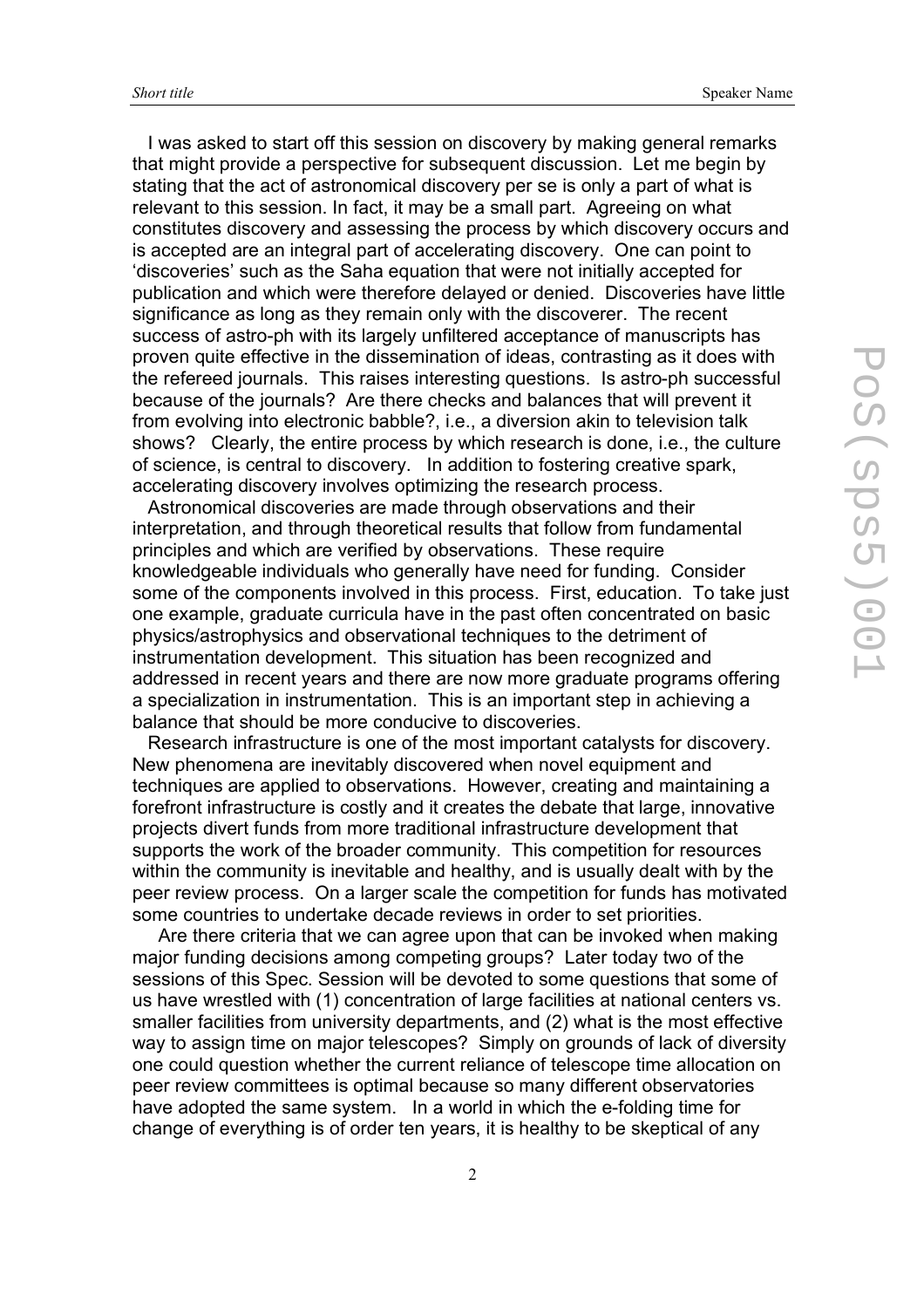process that has remained unchanged for more than a generation. Most peer review processes have remained basically the same for the past half century. It is important to have a mechanism for assessing and optimizing process by making modifications. I remain puzzled (read that: frustrated) by the reluctance of communities to give a greater fraction of telescope time to the director of a facility to assign, especially when that director reports to a council and is him/herself reviewed regularly. High risk, high reward projects require hard decisions. Hard decisions are more readily made by individuals, not committees. At least 20-25% of time should be awarded by the director of a facility. Such a policy would definitely accelerate discovery.

 Funding and publication are critical elements in discovery, and both of them involve peer review. The peer review system has evolved over the years to its current state. Is it the most effective system that it can be in supporting discovery? It would be useful to develop criteria by which the effectiveness of the peer review system can be assessed.

 One of the dogmas of science is that novel ideas tend to emanate from single individuals. Committees have a tendency to minimize risk. Individuals are less constrained. It is noteworthy that the peer review system for publication has evolved differently than that for funding and telescope time assignment. The journal refereeing system relies primarily on a single individual, the referee, who the editor believes is knowledgeable about the subject of the manuscript. By contrast, funding decisions are generally recommended by committees of many individuals representing a broad range of expertise. There are reasons for this difference, e.g., the amount of funds available is usually limited whereas there is no hard limit to the number of journal pages that can be published. But, it does call attention to the fact that different circumstances may call for different processes, and these processes are a sufficiently important part of doing science that they merit analysis and scrutiny. Better to exercise some control over them than to simply let them passively evolve.

 When possible, metrics should be developed that will aid in the assessment of process. Consensus may be difficult to achieve on their validity so they may not be decisive in establishing the best courses of action in a situation where subjective judgment tends to rule. Therefore, experimentation with different processes may be more effective and should be encouraged, as this is likely to be the best way of arriving at good processes. Such experimentation may, in fact, be an important reason why the present peer review system and culture in astronomy is so uniform world-wide. The community should be flexible in accepting different procedures for similar activities in different organizations.

 Many of us are familiar with an environment where every aspect of a project is subjected to review in a process called program management. All components of a project are subjected to cost vs. benefit analysis. I would not advocate this on a continuing basis for process or culture, however I do think it makes sense to subject important aspects of the culture of doing science to periodic analysis. It is important that we ask questions about every facet of how we advance discovery, and then find ways to make corrections to those processes. Let's subject to occasional scrutiny such issues as: (a) to what extent should national centers give telescope time to private groups who provide new instrumentation